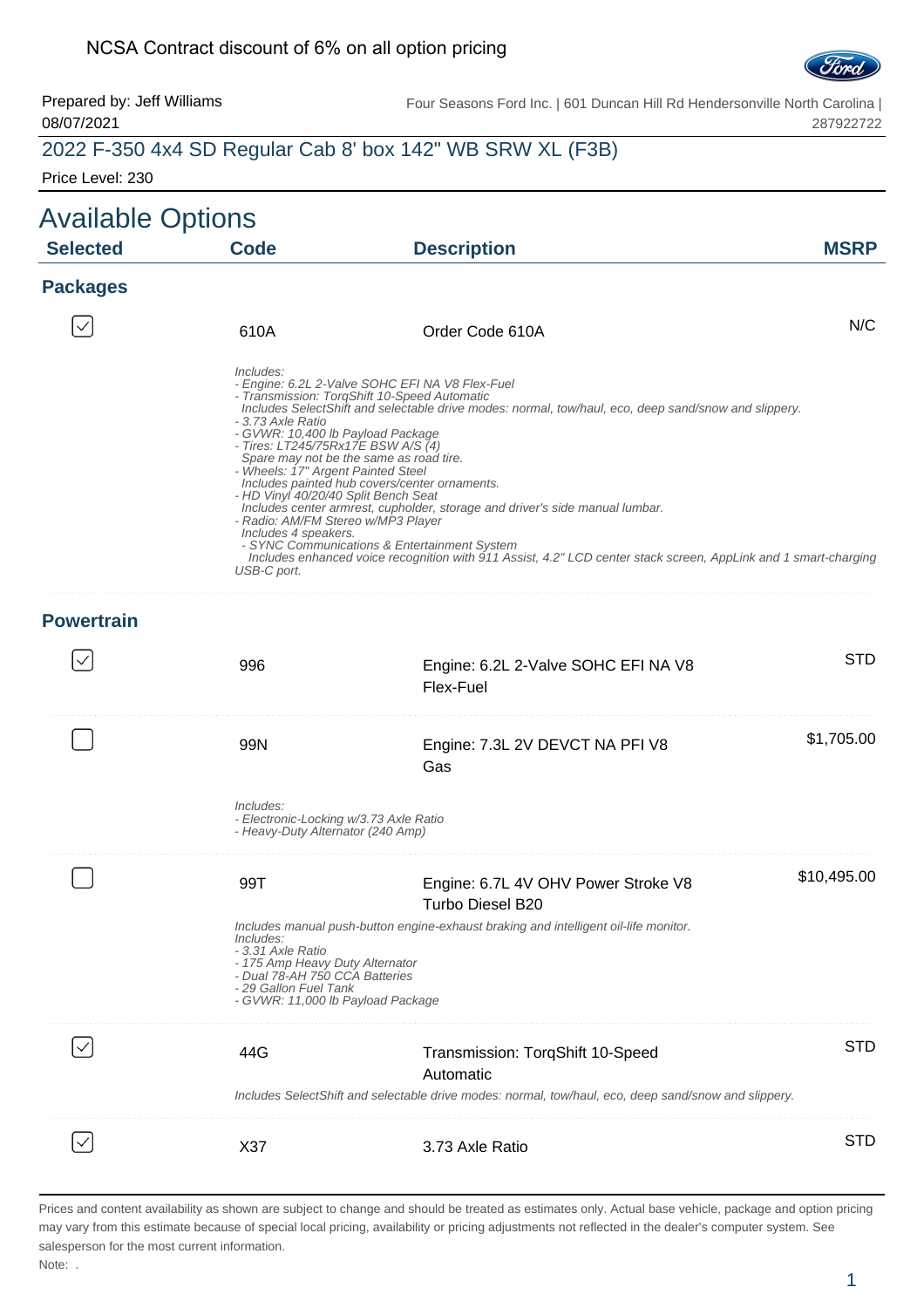

## 2022 F-350 4x4 SD Regular Cab 8' box 142" WB SRW XL (F3B)

Price Level: 230

| <b>Selected</b> | <b>Available Options (cont'd)</b><br><b>Code</b> | <b>Description</b>                       | <b>MSRP</b> |
|-----------------|--------------------------------------------------|------------------------------------------|-------------|
|                 | X31                                              | 3.31 Axle Ratio                          | N/C         |
|                 | X35                                              | 3.55 Axle Ratio                          | N/C         |
|                 | X3H                                              | Electronic-Locking w/3.31 Axle Ratio     | \$390.00    |
|                 | X3J                                              | Electronic-Locking w/3.55 Axle Ratio     | \$390.00    |
|                 | X3E                                              | Electronic-Locking w/3.73 Axle Ratio     | \$390.00    |
|                 | X4M                                              | Electronic-Locking w/4.30 Axle Ratio     | \$390.00    |
|                 | <b>STDGV</b>                                     | GVWR: 10,400 lb Payload Package          | <b>STD</b>  |
|                 | <b>NONGV</b>                                     | GVWR: 11,000 lb Payload Package          | N/C         |
|                 | NONGV1                                           | GVWR: 10,900 lb Payload Package          | N/C         |
|                 | NONGV2                                           | GVWR: 11,500 lb Payload Package          | N/C         |
|                 | NONGV3                                           | GVWR: 11,400 lb Payload Package          | N/C         |
|                 | NONGV4                                           | GVWR: 11,500 lb Payload Package<br>w/A/T | N/C         |
|                 | 68D                                              | GVWR: 10,000 lb Payload Package          | N/C         |
|                 | 68L                                              | GVWR: 11,400 lb Payload Package<br>(68L) | N/C         |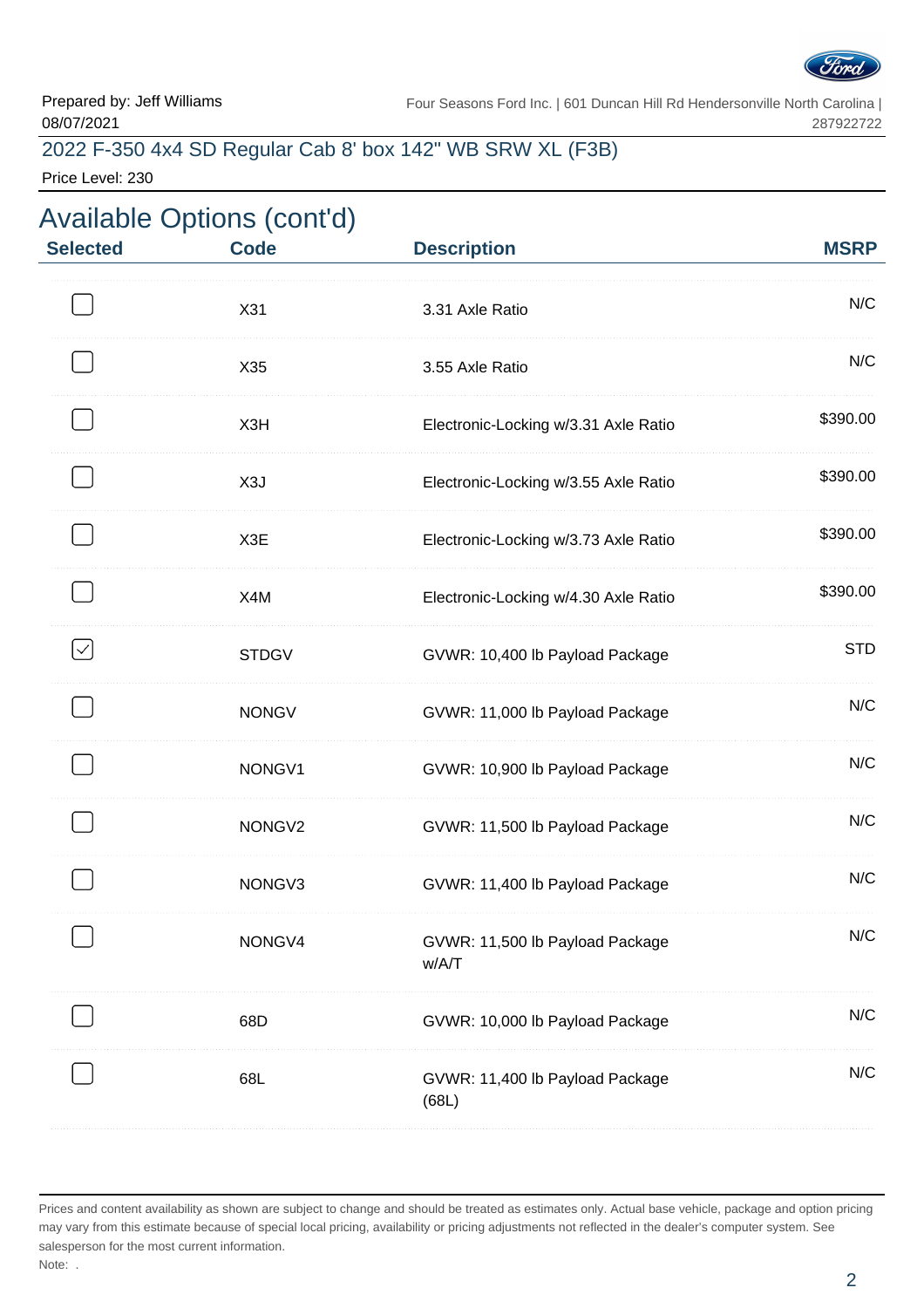

# 2022 F-350 4x4 SD Regular Cab 8' box 142" WB SRW XL (F3B)

Price Level: 230

| <b>Selected</b>           | <b>Code</b>                                                | <b>Description</b>                                                                                                      | <b>MSRP</b> |
|---------------------------|------------------------------------------------------------|-------------------------------------------------------------------------------------------------------------------------|-------------|
| <b>Wheels &amp; Tires</b> |                                                            |                                                                                                                         |             |
|                           | TD <sub>8</sub><br>Spare may not be the same as road tire. | Tires: LT245/75Rx17E BSW A/S (4)                                                                                        | <b>STD</b>  |
|                           | <b>TBM</b><br>Spare may not be the same as road tire.      | Tires: LT245/75Rx17E BSW A/T (4)                                                                                        | \$165.00    |
|                           | <b>TCD</b><br>Spare may not be the same as road tire.      | Tires: LT265/70Rx17E OWL A/T                                                                                            | \$455.00    |
|                           | <b>TCH</b><br>Spare may not be the same as road tire.      | Tires: LT275/65Rx18E BSW A/S                                                                                            | N/C         |
|                           | <b>TDX</b>                                                 | Tires: LT275/70Rx18E BSW A/T (4)<br>Spare may not be the same as road tire.                                             | \$265.00    |
|                           | <b>TDU</b>                                                 | Tires: LT275/70Rx18E OWL A/T (4)<br>Spare may not be the same as road tire.                                             | \$290.00    |
| $\checkmark$              | 64A                                                        | Wheels: 17" Argent Painted Steel<br>Includes painted hub covers/center ornaments.                                       | <b>STD</b>  |
|                           | 648                                                        | Wheels: 18" Sparkle Silver Painted<br><b>Cast Aluminum</b><br>Includes bright hub covers/center ornaments.              | N/C         |
|                           | 64F                                                        | Wheels: 18" Argent Painted Steel<br>Includes painted hub covers/center ornaments.                                       | \$455.00    |
|                           | 512<br>ordered.                                            | Spare Tire, Wheel, Carrier & Jack<br>Spare tire is standard equipment; becomes optional when (66D) Pickup Box Delete is | \$295.00    |

#### **Seats & Seat Trim**

Prices and content availability as shown are subject to change and should be treated as estimates only. Actual base vehicle, package and option pricing may vary from this estimate because of special local pricing, availability or pricing adjustments not reflected in the dealer's computer system. See salesperson for the most current information. Note: .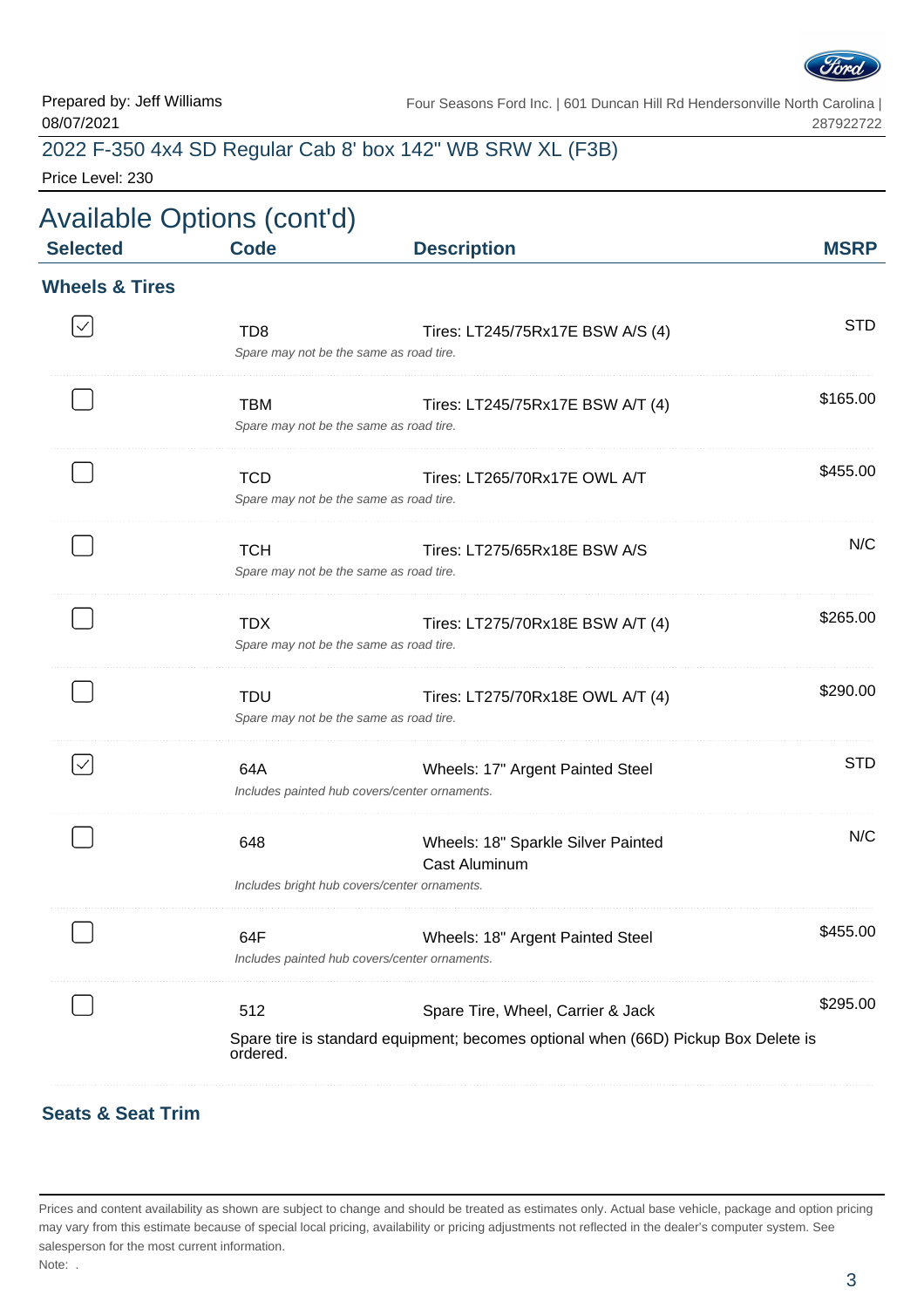

## 2022 F-350 4x4 SD Regular Cab 8' box 142" WB SRW XL (F3B)

Price Level: 230

|                      | <b>Available Options (cont'd)</b>                                                                                                                                                      |                                                                                                                                                                                                                                                                                                                                                                                                                           |             |
|----------------------|----------------------------------------------------------------------------------------------------------------------------------------------------------------------------------------|---------------------------------------------------------------------------------------------------------------------------------------------------------------------------------------------------------------------------------------------------------------------------------------------------------------------------------------------------------------------------------------------------------------------------|-------------|
| <b>Selected</b>      | <b>Code</b>                                                                                                                                                                            | <b>Description</b>                                                                                                                                                                                                                                                                                                                                                                                                        | <b>MSRP</b> |
|                      | A                                                                                                                                                                                      | HD Vinyl 40/20/40 Split Bench Seat<br>Includes center armrest, cupholder, storage and driver's side manual lumbar.                                                                                                                                                                                                                                                                                                        | <b>STD</b>  |
|                      | 1                                                                                                                                                                                      | Cloth 40/20/40 Split Bench Seat<br>Includes center armrest, cupholder, storage and driver's side manual lumbar.                                                                                                                                                                                                                                                                                                           | \$100.00    |
| <b>Other Options</b> |                                                                                                                                                                                        |                                                                                                                                                                                                                                                                                                                                                                                                                           |             |
|                      | 142WB                                                                                                                                                                                  | 142" Wheelbase                                                                                                                                                                                                                                                                                                                                                                                                            | <b>STD</b>  |
| $\checkmark$         | <b>PAINT</b>                                                                                                                                                                           | Monotone Paint Application                                                                                                                                                                                                                                                                                                                                                                                                | <b>STD</b>  |
|                      | 96V                                                                                                                                                                                    | XL Value Package                                                                                                                                                                                                                                                                                                                                                                                                          | \$395.00    |
|                      | Includes:<br>- Chrome Front Bumper<br>- Chrome Rear Step Bumper                                                                                                                        | - Bright Chrome Hub Covers & Center Ornaments<br>- Steering Wheel-Mounted Cruise Control                                                                                                                                                                                                                                                                                                                                  |             |
|                      | <b>17S</b><br>Includes STX fender vent badge.<br>Includes:<br>- Bright Chrome Grille<br>- Chrome Front Bumper<br>- Chrome Rear Step Bumper                                             | STX Appearance Package<br>- Bright Chrome Hub Covers & Center Ornaments<br>- Steering Wheel-Mounted Cruise Control<br>- Wheels: 18" Sparkle Silver Painted Cast Aluminum<br>Includes bright hub covers/center ornaments.                                                                                                                                                                                                  | \$1,825.00  |
|                      | 90L<br><i>Includes:</i><br>- Accessory Delay<br>signals.<br>- Advanced Security Pack<br>- Power Locks<br>- Power Tailgate Lock<br>- Power Front Seat Windows<br>- Remote Keyless Entry | <b>Power Equipment Group</b><br>Deletes passenger-side lock cylinder. Includes upgraded door trim panel.<br>- Trailer Tow Mirrors w/Power Heated Glass<br>Includes manual folding, manually telescoping, heated convex spotter mirror and integrated clearance lamps/turn<br>Includes SecuriLock Passive Anti-Theft System (PATS) and inclination/intrusion sensors.<br>Includes 1-touch up/down driver/passenger window. | \$915.00    |
|                      | 17X                                                                                                                                                                                    | FX4 Off-Road Package                                                                                                                                                                                                                                                                                                                                                                                                      | \$400.00    |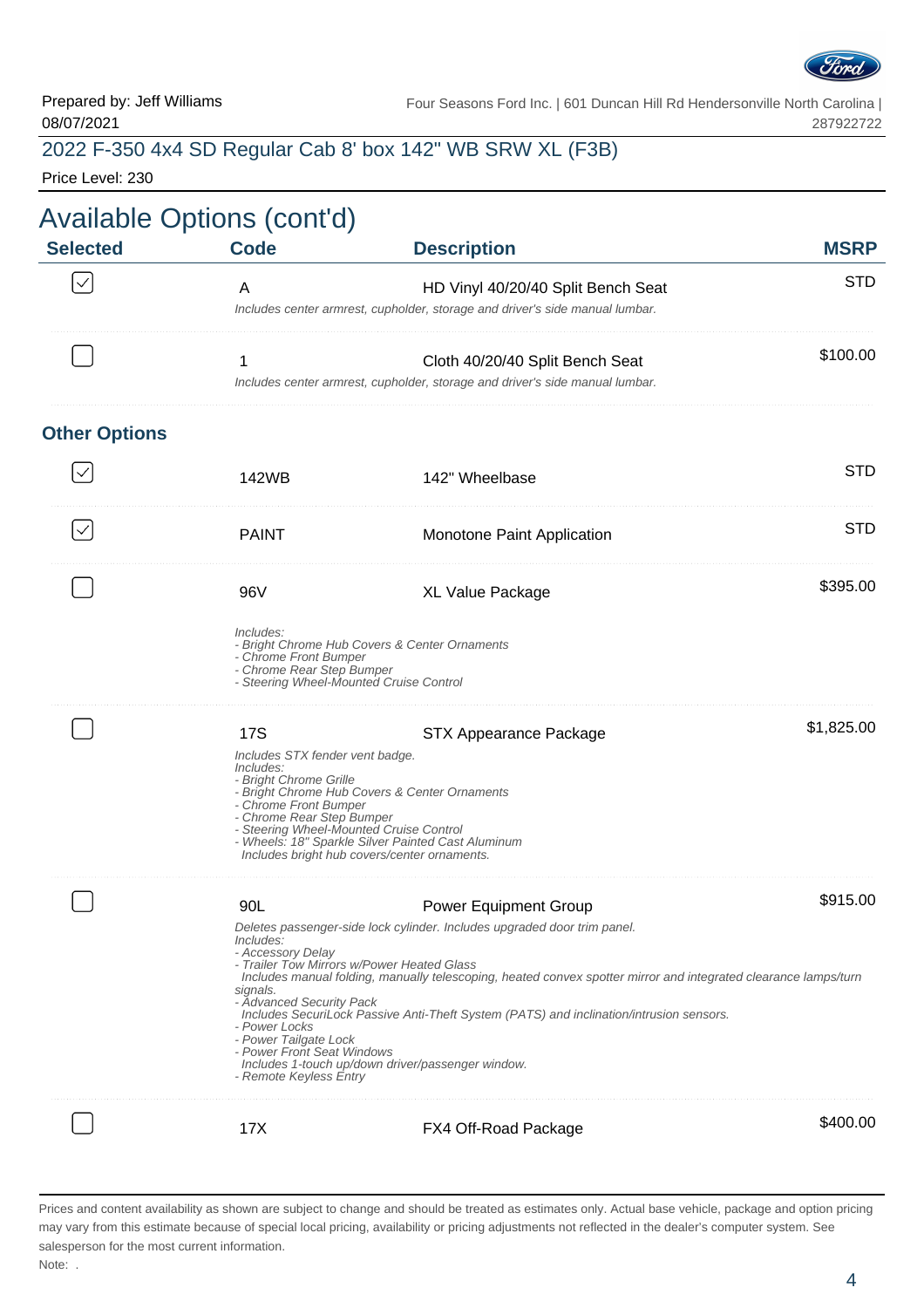

|                            |                                                                                                                                                                                            | 2022 F-350 4x4 SD Regular Cab 8' box 142" WB SRW XL (F3B)                                                                                                                                                                                                                                                                                                                                                                                                                                                                                                                                                                                                                                                                                                                                                                                                                                                                                          |             |
|----------------------------|--------------------------------------------------------------------------------------------------------------------------------------------------------------------------------------------|----------------------------------------------------------------------------------------------------------------------------------------------------------------------------------------------------------------------------------------------------------------------------------------------------------------------------------------------------------------------------------------------------------------------------------------------------------------------------------------------------------------------------------------------------------------------------------------------------------------------------------------------------------------------------------------------------------------------------------------------------------------------------------------------------------------------------------------------------------------------------------------------------------------------------------------------------|-------------|
| Price Level: 230           |                                                                                                                                                                                            |                                                                                                                                                                                                                                                                                                                                                                                                                                                                                                                                                                                                                                                                                                                                                                                                                                                                                                                                                    |             |
| Available Options (cont'd) |                                                                                                                                                                                            |                                                                                                                                                                                                                                                                                                                                                                                                                                                                                                                                                                                                                                                                                                                                                                                                                                                                                                                                                    |             |
| <b>Selected</b>            | <b>Code</b>                                                                                                                                                                                | <b>Description</b>                                                                                                                                                                                                                                                                                                                                                                                                                                                                                                                                                                                                                                                                                                                                                                                                                                                                                                                                 | <b>MSRP</b> |
|                            | Includes:<br>- Hill Descent Control<br>- Off-Road Specifically Tuned Shock Absorbers<br>Includes front/rear.<br>- Transfer Case & Fuel Tank Skid Plates<br>- Unique FX4 Off-Road Box Decal |                                                                                                                                                                                                                                                                                                                                                                                                                                                                                                                                                                                                                                                                                                                                                                                                                                                                                                                                                    |             |
|                            | 473                                                                                                                                                                                        | Snow Plow Prep Package                                                                                                                                                                                                                                                                                                                                                                                                                                                                                                                                                                                                                                                                                                                                                                                                                                                                                                                             | \$250.00    |
|                            | details.                                                                                                                                                                                   | Includes computer selected springs for snowplow application. Note restrictions apply; see supplemental reference or<br>body builders layout book for details. May result in deterioration of ride quality when vehicle is not equipped with<br>snowplow. Dual battery (86M) recommended with 6.2L or 7.3L gasoline engines; see body builders layout book for                                                                                                                                                                                                                                                                                                                                                                                                                                                                                                                                                                                      |             |
|                            | 471                                                                                                                                                                                        | Camper Package                                                                                                                                                                                                                                                                                                                                                                                                                                                                                                                                                                                                                                                                                                                                                                                                                                                                                                                                     | \$160.00    |
|                            | Includes:<br>- Rear Stabilizer Bar                                                                                                                                                         | Includes heavy service front springs (1 up upgrade above the spring computer selected as a consequence of options<br>chosen. Not included if maximum springs have been computer selected as standard equipment) and slide-in camper<br>certification. NOTE 1: Salesperson's Source Book or Ford RV Trailer Towing Guide should be consulted for specific<br>trailer towing or camper limits and corresponding required equipment, axle ratios and model availability. NOTE 2: May<br>result in deterioration of ride quality when vehicle is not equipped with camper.                                                                                                                                                                                                                                                                                                                                                                             |             |
|                            | 47B                                                                                                                                                                                        | Snow Plow/Camper Package                                                                                                                                                                                                                                                                                                                                                                                                                                                                                                                                                                                                                                                                                                                                                                                                                                                                                                                           | \$305.00    |
|                            | Includes:<br>- Rear Stabilizer Bar                                                                                                                                                         | Includes computer selected springs for snowplow application and heavy service front springs (1 up upgrade above<br>the spring computer selected as a consequence of options chosen. Not included if maximum springs have been<br>computer selected as standard equipment) and slide-in camper certification. NOTE 1: Salesperson's Source Book or<br>Ford RV Trailer Towing Guide should be consulted for specific trailer towing or camper limits and corresponding<br>required equipment, axle ratios and model availability. Restrictions apply; see Supplemental Reference or Body<br>Builders Layout Book for details. Expect firmer ride when vehicle is not equipped with snowplow and/or camper.<br>NOTE 2: May result in deterioration of ride quality when vehicle is not equipped with snowplow and/or camper. NOTE<br>3: Dual battery (86M) recommended with 6.2L or 7.3L gasoline engines; See Body Builders Layout Book for details. |             |
|                            | 67H                                                                                                                                                                                        | <b>Heavy-Service Front Suspension</b><br>Package                                                                                                                                                                                                                                                                                                                                                                                                                                                                                                                                                                                                                                                                                                                                                                                                                                                                                                   | \$125.00    |
|                            | equipped with front end utility attachment.                                                                                                                                                | Includes heavy-service front springs (1 up upgrade above the spring computer selected as a consequence of options<br>chosen. Not included if maximum springs have been computer selected as standard equipment). Recommended only<br>on vehicles which will permanently utilize aftermarket equipment such as heavy-duty winches, brush guards or other<br>apparatus which loads the front axle to the specified Gross Axle Weight Rating (GAWR). NOTE 1: Vehicle ride height<br>will increase with the addition of this package. NOTE 2: May result in deterioration of ride quality when vehicle is not                                                                                                                                                                                                                                                                                                                                          |             |
|                            | 63R                                                                                                                                                                                        | Heavy-Service Package for Pickup Box<br>Delete                                                                                                                                                                                                                                                                                                                                                                                                                                                                                                                                                                                                                                                                                                                                                                                                                                                                                                     | \$125.00    |
|                            | Includes:<br>- Rear Stabilizer Bar                                                                                                                                                         | Includes heavy-service front springs (200 lbs. upgrade above the spring computer selected as a consequence of<br>options chosen. Not included if maximum springs have been computer selected as standard equipment). Note:<br>Salesperson's Source Book or Ford RV Trailer Towing Guide should be consulted for specific trailer towing or camper<br>limits and corresponding required equipment, axle ratios and model availability.                                                                                                                                                                                                                                                                                                                                                                                                                                                                                                              |             |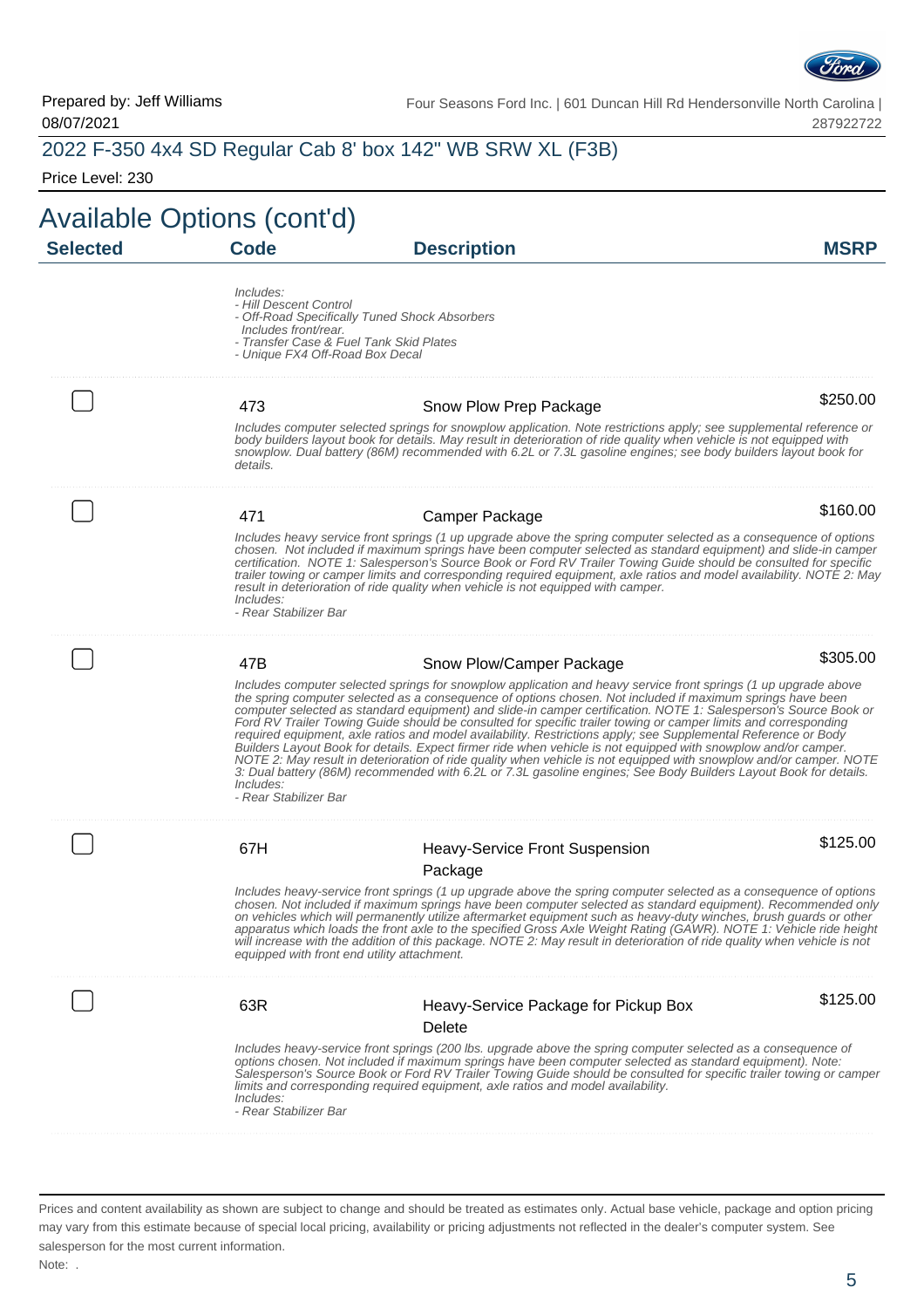

#### 2022 F-350 4x4 SD Regular Cab 8' box 142" WB SRW XL (F3B)

Price Level: 230

#### Available Options (cont'd) **Selected Code Description MSRP** 66D Pickup Box Delete - 1999 Products - \$625.00 Deletes tie-down hooks, tailgate, rearview camera, 7/4 pin connector and center high-mounted stop lamp (CHMSL) (only on vehicles over 10,000 lbs. GVWR). Incomplete vehicle package - requires further manufacture and certification by a final stage manufacturer. In addition, Ford urges manufacturers to follow the recommendations of the Ford Incomplete Vehicle Manual and the Ford Truck Body Builder's Layout Book (and applicable supplements). Includes: - Rear Bumper Delete - Spare Wheel, Tire, Carrier & Jack Delete \$315.00 98F CNG/Propane Gaseous Engine Prep Package Includes hardened engine intake valves, valve seats and bi-fuel manifold. Note: This package does not include CNG/propane fuel tanks, lines, etc. Vehicle will be equipped with the standard factory gasoline fuel system. Additional equipment combined with certified calibration reflash is required, from an external upfitter, to convert the vehicle to a CNG/propane fueled vehicle. See Alternative Fuel Buyers Guide: www.ford.com/altfuelbuyersguide. Ford Motor Company does not provide an exhaust or evaporative emissions certificate with this option when converted to use CNG or propane fuel. Ford does not represent that a vehicle converted to use CNG or propane will comply with all applicable U.S. or Canadian safety standards. It is the responsibility of the final stage manufacturer (body-builder, installer, alterer or subsequent stage manufacturer) to determine that any vehicle converted to use CNG or propane complies with U.S. Federal, California or Canadian exhaust and evaporative emission requirements, Federal fuel economy standards, U.S. and Canadian safety standards, labeling and any other requirements. 41P Transfer Case & Fuel Tank Skid Plates \$100.00 41H **Engine Block Heater 11 State 11** State **\$100.00** . . . . . . . . . . . . . . . . 62R Transmission Power Take-Off Provision \$280.00 Includes transmission mounted live drive and stationary mode PTO. 86A **Engine Idle Shut Down - 5 Minutes** \$250.00 After a predetermined period, the engine PCM automatically shuts down the engine and triggers the accessory module to shutdown power to the accessories to minimize battery drain. 86B **Engine Idle Shut Down - 10 Minutes** \$250.00 After a predetermined period, the engine PCM automatically shuts down the engine and triggers the accessory module to shutdown power to the accessories to minimize battery drain. 86C **Engine Idle Shut Down - 15 Minutes** \$250.00 After a predetermined period, the engine PCM automatically shuts down the engine and triggers the accessory module to shutdown power to the accessories to minimize battery drain. 86D **Engine Idle Shut Down - 20 Minutes** \$250.00 After a predetermined period, the engine PCM automatically shuts down the engine and triggers the accessory module to shutdown power to the accessories to minimize battery drain.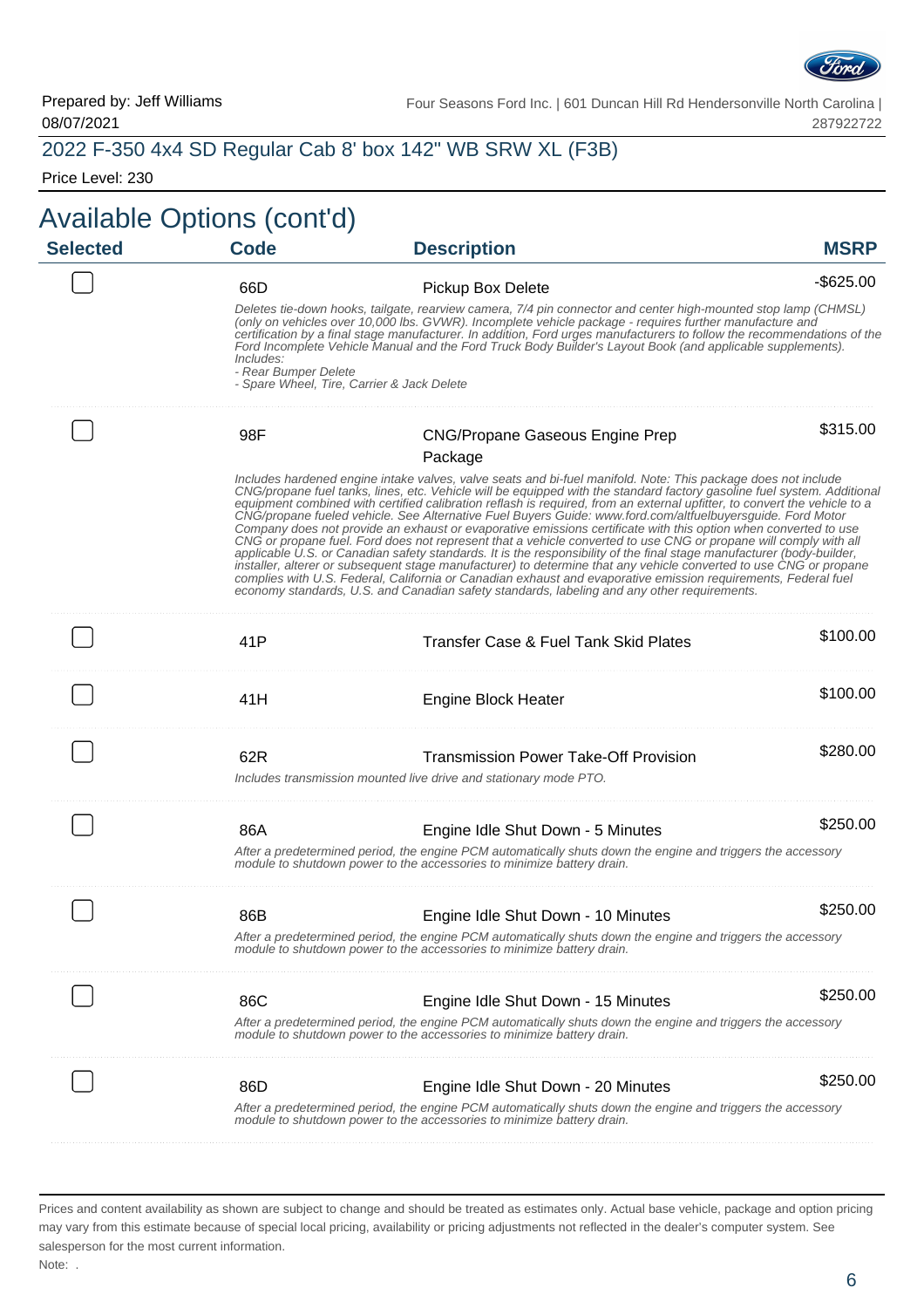

## 2022 F-350 4x4 SD Regular Cab 8' box 142" WB SRW XL (F3B)

Price Level: 230

| <b>MSRP</b> | <b>Description</b>                                                                                                                                                     | <b>Code</b> | <b>Selected</b> |
|-------------|------------------------------------------------------------------------------------------------------------------------------------------------------------------------|-------------|-----------------|
| \$250.00    | <b>Operator Commanded Regeneration</b><br>(OCR)                                                                                                                        | 98R         |                 |
| \$210.00    | Dual 78 AH Battery                                                                                                                                                     | 86M         |                 |
| \$75.00     | <b>BoxLink</b>                                                                                                                                                         | 66B         |                 |
| \$115.00    | Audible Lane Departure Warning                                                                                                                                         | 60C         |                 |
| \$540.00    | Blind Spot Information System (BLIS)<br>Includes cross-traffic alert and trailer tow (BLIS sensor in taillamp).                                                        | 60B         |                 |
| \$3,000.00  | 12,000 lb Ford Performance Parts<br>Winch by Warn<br>Includes wireless and wired remote controls, 70-foot high-tensile strength and abrasion-resistant synthetic line. | <b>15W</b>  |                 |
| Variable    | <b>Pre-Collision Assist</b><br>Includes Automatic Emergency Braking (AEB), automatic high beam and forward collision warning.                                          | 94P         |                 |
| \$85.00     | 240 Amp Alternator                                                                                                                                                     | 67E         |                 |
| N/C         | 332 Amp Alternator<br>Required when Snow Plow Pkg. (473) or Snow Plow/Camper Pkg. (47B). Upfitter Switches                                                             | 67A         |                 |
|             | (66S) and 110V/400W Outlet (43C) are ordered together.                                                                                                                 |             |                 |
| \$115.00    | 397 Amp Alternator                                                                                                                                                     | 67B         |                 |
| \$60.00     | <b>LED Box Lighting</b><br>Includes LED Center High-Mounted Stop Lamp (CHMSL).                                                                                         | 66L         |                 |
| \$270.00    | <b>Trailer Brake Controller</b><br>Verified to be compatible with select electric over hydraulic brakes. Includes smart trailer tow connector.                         | 52B         |                 |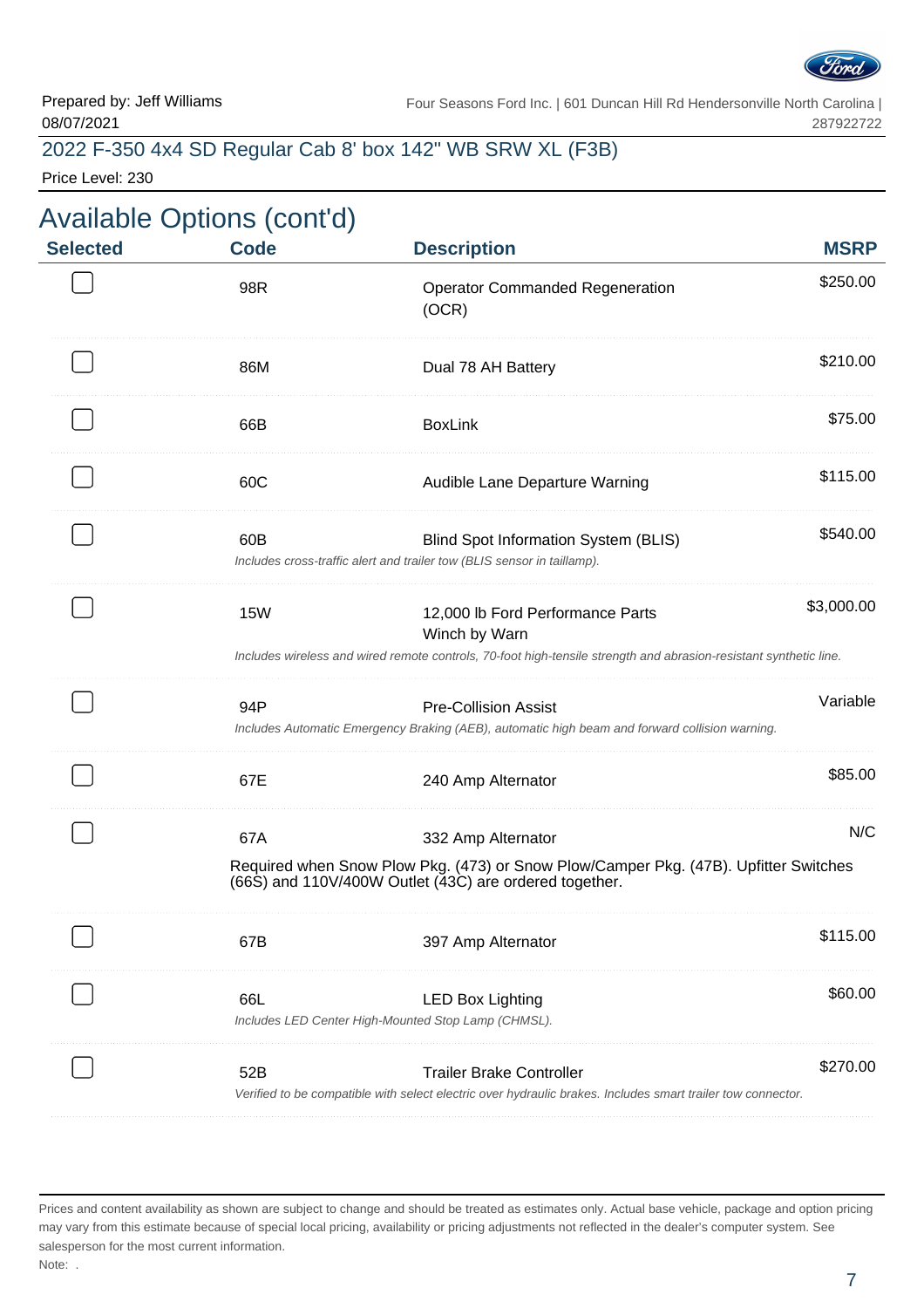

## 2022 F-350 4x4 SD Regular Cab 8' box 142" WB SRW XL (F3B)

Price Level: 230

| <b>MSRP</b> | <b>Description</b>                                                                                                                                                                                                                                                                                                                                                                                                                                                                                                                                                                                                                                                                                                                                                                                                                                                                                                                                                                                                                                                                                                                                                                                                                                                                                                                                                                                                                                                                                                                                                                                                                               | <b>Code</b>                                                                                                     | <b>Selected</b> |
|-------------|--------------------------------------------------------------------------------------------------------------------------------------------------------------------------------------------------------------------------------------------------------------------------------------------------------------------------------------------------------------------------------------------------------------------------------------------------------------------------------------------------------------------------------------------------------------------------------------------------------------------------------------------------------------------------------------------------------------------------------------------------------------------------------------------------------------------------------------------------------------------------------------------------------------------------------------------------------------------------------------------------------------------------------------------------------------------------------------------------------------------------------------------------------------------------------------------------------------------------------------------------------------------------------------------------------------------------------------------------------------------------------------------------------------------------------------------------------------------------------------------------------------------------------------------------------------------------------------------------------------------------------------------------|-----------------------------------------------------------------------------------------------------------------|-----------------|
| \$500.00    | 5th Wheel/Gooseneck Hitch Prep                                                                                                                                                                                                                                                                                                                                                                                                                                                                                                                                                                                                                                                                                                                                                                                                                                                                                                                                                                                                                                                                                                                                                                                                                                                                                                                                                                                                                                                                                                                                                                                                                   | 53W                                                                                                             |                 |
|             | Package                                                                                                                                                                                                                                                                                                                                                                                                                                                                                                                                                                                                                                                                                                                                                                                                                                                                                                                                                                                                                                                                                                                                                                                                                                                                                                                                                                                                                                                                                                                                                                                                                                          |                                                                                                                 |                 |
|             | Includes 5 pickup bed attachment points with plugs, 1 frame under-bed cross member and 1 integrated 7-pin<br>connector on driver's side pickup bed wall. 5th wheel hitch compatibility: the 5th Wheel/Gooseneck Prep Package<br>(53W) is compatible with the factory orderable 5th Wheel Hitch Kits (15K and 15L) and dealer-installed Ford<br>accessories 5th Wheel Hitch Kit by Reese - part #BC3Z-19D520-A (8ft box only). The prep package is also<br>compatible with Reese Signature Series 5th wheel hitch kits updated with a new Leg Service Kit - part #BC3Z-<br>A00A25-A (8ft box only). The 5th Wheel Hitch Kit (15K), 5th Wheel Hitch Kit (15L) and dealer-installed Ford<br>accessories 5th Wheel Hitch Kit by Reese - part #BC3Z-19D520-A is not released to the short box (6.75ft box).<br>NOTE: the short pickup box provides less clearance between the cab and 5th wheel trailer compared to long box<br>pickups. The receiver centerline of the hitch should be mounted at least 2" forward from the rear-axle of the truck<br>chassis. When selecting a trailer and tow vehicle, it's critical that this combination provide clearance between the cab<br>and tow vehicle for turns up to and including 90 degrees. Failure to follow this recommendation could result in the<br>trailer contacting the cab of the tow vehicle during tight turns. Gooseneck hitch compatibility: the 5th<br>Wheel/Gooseneck Prep Package (53W) is compatible only with the factory orderable Gooseneck Hitch Kit (15J) or<br>dealer-installed Ford customer accessories Gooseneck Hitch by Reese - part #BC3Z-19F503-A (8ft box and 6.75 ft | box).                                                                                                           |                 |
| \$320.00    | <b>Platform Running Boards</b>                                                                                                                                                                                                                                                                                                                                                                                                                                                                                                                                                                                                                                                                                                                                                                                                                                                                                                                                                                                                                                                                                                                                                                                                                                                                                                                                                                                                                                                                                                                                                                                                                   | 18B                                                                                                             |                 |
| N/C         | Center High-Mounted Stop Lamp<br>(CHMSL)                                                                                                                                                                                                                                                                                                                                                                                                                                                                                                                                                                                                                                                                                                                                                                                                                                                                                                                                                                                                                                                                                                                                                                                                                                                                                                                                                                                                                                                                                                                                                                                                         | 59H                                                                                                             |                 |
|             | CHMSL is deleted from vehicles over 10,000 lbs GVWR with 66D Pickup Box Delete; replaced with a black cover; to<br>add CHMSL with 66D Pickup Box Delete select 59H. CHMSL is standard under all other conditions.                                                                                                                                                                                                                                                                                                                                                                                                                                                                                                                                                                                                                                                                                                                                                                                                                                                                                                                                                                                                                                                                                                                                                                                                                                                                                                                                                                                                                                |                                                                                                                 |                 |
| N/C         | <b>Front License Plate Bracket</b>                                                                                                                                                                                                                                                                                                                                                                                                                                                                                                                                                                                                                                                                                                                                                                                                                                                                                                                                                                                                                                                                                                                                                                                                                                                                                                                                                                                                                                                                                                                                                                                                               | 153                                                                                                             |                 |
|             | Standard in states requiring 2 license plates and optional to all others.                                                                                                                                                                                                                                                                                                                                                                                                                                                                                                                                                                                                                                                                                                                                                                                                                                                                                                                                                                                                                                                                                                                                                                                                                                                                                                                                                                                                                                                                                                                                                                        |                                                                                                                 |                 |
| \$415.00    | Rear View Camera & Prep Kit                                                                                                                                                                                                                                                                                                                                                                                                                                                                                                                                                                                                                                                                                                                                                                                                                                                                                                                                                                                                                                                                                                                                                                                                                                                                                                                                                                                                                                                                                                                                                                                                                      | 872                                                                                                             |                 |
|             | Pre-installed content includes cab wiring, frame wiring to the rear most cross member and video display with 4"<br>display. Upfitters kit includes camera with mounting bracket, 14' jumper wire and camera mounting, aiming                                                                                                                                                                                                                                                                                                                                                                                                                                                                                                                                                                                                                                                                                                                                                                                                                                                                                                                                                                                                                                                                                                                                                                                                                                                                                                                                                                                                                     | instructions and electrochromic mirror.                                                                         |                 |
| \$200.00    | <b>Rear CHMSL Camera</b>                                                                                                                                                                                                                                                                                                                                                                                                                                                                                                                                                                                                                                                                                                                                                                                                                                                                                                                                                                                                                                                                                                                                                                                                                                                                                                                                                                                                                                                                                                                                                                                                                         | 873                                                                                                             |                 |
|             | Display in center stack screen. Includes LED Center High-Mounted Stop Lamp (CHMSL) with cargo light and rear                                                                                                                                                                                                                                                                                                                                                                                                                                                                                                                                                                                                                                                                                                                                                                                                                                                                                                                                                                                                                                                                                                                                                                                                                                                                                                                                                                                                                                                                                                                                     | video camera.                                                                                                   |                 |
| \$1,655.00  | Pro Trailer Backup Assist                                                                                                                                                                                                                                                                                                                                                                                                                                                                                                                                                                                                                                                                                                                                                                                                                                                                                                                                                                                                                                                                                                                                                                                                                                                                                                                                                                                                                                                                                                                                                                                                                        | 53R                                                                                                             |                 |
|             | Includes rear view camera, 360 degree camera system, rear CHMSL camera, trailer reverse guidance and LED                                                                                                                                                                                                                                                                                                                                                                                                                                                                                                                                                                                                                                                                                                                                                                                                                                                                                                                                                                                                                                                                                                                                                                                                                                                                                                                                                                                                                                                                                                                                         | Includes:<br>- Lane Departure Warning<br>- Ultimate Trailer Tow Camera System<br>center high-mounted stop lamp. |                 |
| \$95.00     | <b>LED Roof Clearance Lights</b>                                                                                                                                                                                                                                                                                                                                                                                                                                                                                                                                                                                                                                                                                                                                                                                                                                                                                                                                                                                                                                                                                                                                                                                                                                                                                                                                                                                                                                                                                                                                                                                                                 | 592                                                                                                             |                 |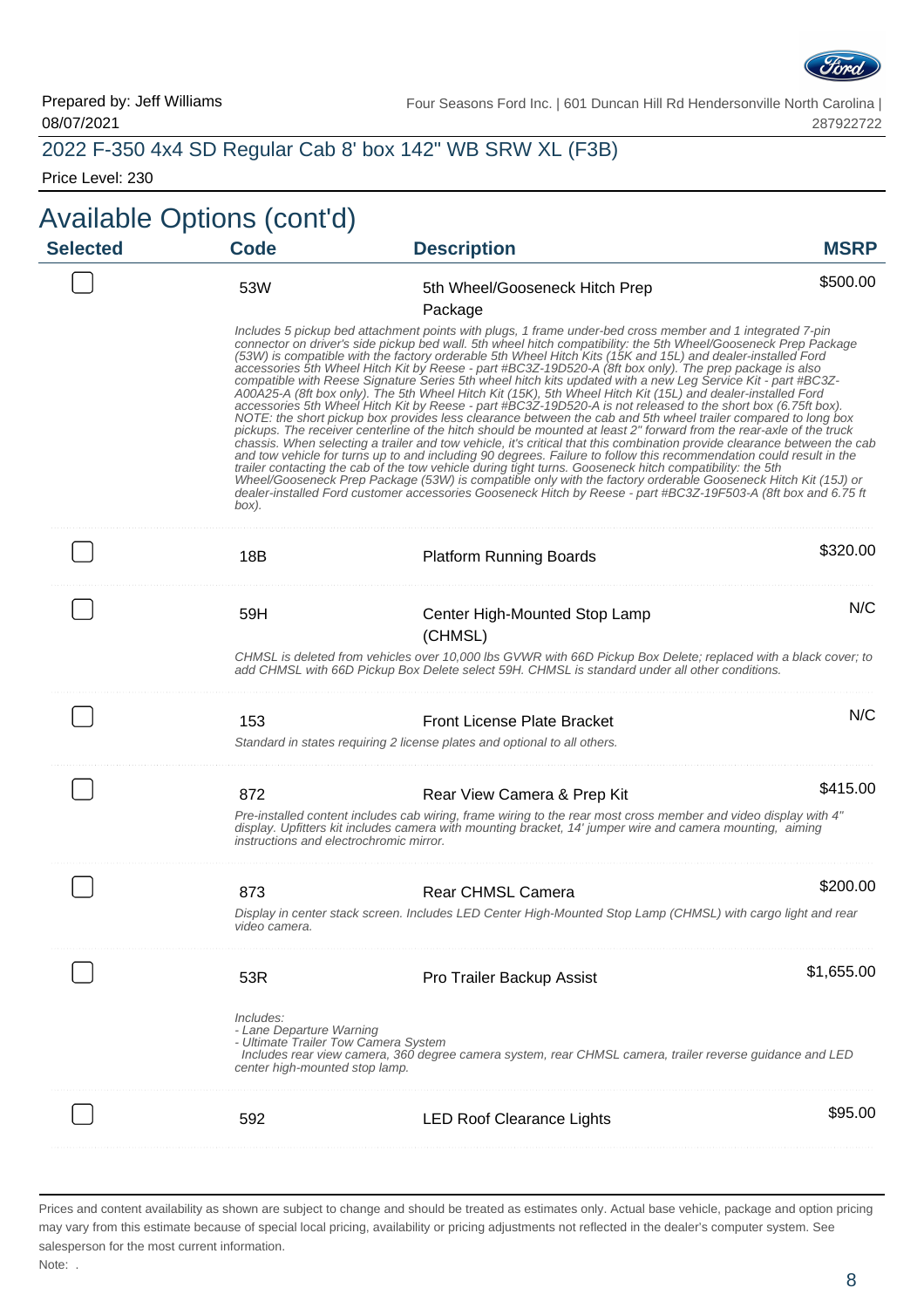

## 2022 F-350 4x4 SD Regular Cab 8' box 142" WB SRW XL (F3B)

Price Level: 230

|             |                                                                                                                                                                                                                                                                                                                                                                                                                      | <b>Available Options (cont'd)</b>                       |                 |
|-------------|----------------------------------------------------------------------------------------------------------------------------------------------------------------------------------------------------------------------------------------------------------------------------------------------------------------------------------------------------------------------------------------------------------------------|---------------------------------------------------------|-----------------|
| <b>MSRP</b> | <b>Description</b>                                                                                                                                                                                                                                                                                                                                                                                                   | <b>Code</b>                                             | <b>Selected</b> |
| \$375.00    | Tailgate Step & Handle                                                                                                                                                                                                                                                                                                                                                                                               | 85G                                                     |                 |
| \$595.00    | Tough Bed Spray-In Bedliner<br>Includes tailgate-guard, black box bed tie-down hooks and black bed attachment bolts.                                                                                                                                                                                                                                                                                                 | 85S                                                     |                 |
| \$60.00     | Fixed Rear-Window w/Defrost                                                                                                                                                                                                                                                                                                                                                                                          | 43B                                                     |                 |
| \$30.00     | <b>Privacy Glass</b>                                                                                                                                                                                                                                                                                                                                                                                                 | 924                                                     |                 |
| \$175.00    | 110V/400W Outlet                                                                                                                                                                                                                                                                                                                                                                                                     | 43C<br>Includes 1 in-dash mounted outlet.               |                 |
| \$60.00     | Color-Coordinated Full Carpet w/Floor<br>Mats                                                                                                                                                                                                                                                                                                                                                                        | 16F                                                     |                 |
| \$250.00    | Rapid-Heat Supplemental Cab Heater                                                                                                                                                                                                                                                                                                                                                                                   | 41A<br>Includes:<br>- 397 Amp Alternator                |                 |
| \$250.00    | <b>Remote Start System</b>                                                                                                                                                                                                                                                                                                                                                                                           | 76S                                                     |                 |
| \$165.00    | Upfitter Switches (6)                                                                                                                                                                                                                                                                                                                                                                                                | 66S<br>Located in overhead console.                     |                 |
| <b>STD</b>  | Radio: AM/FM Stereo w/MP3 Player<br>- SYNC Communications & Entertainment System<br>Includes enhanced voice recognition with 911 Assist, 4.2" LCD center stack screen, AppLink and 1 smart-charging                                                                                                                                                                                                                  | 587<br>Includes 4 speakers.<br>Includes:<br>USB-C port. |                 |
| \$450.00    | SYNC 3 Communications &<br><b>Entertainment System</b><br>Includes enhanced voice recognition, 8" LCD capacitive touch screen in center stack with swipe capability, pinch-to-<br>zoom capability included with available voice-activated touchscreen navigation system, 4.2" productivity screen in IP<br>cluster, AppLink, 911 Assist, Apple CarPlay and Android Auto capability and 2 smart charging USB-C ports. | 913                                                     |                 |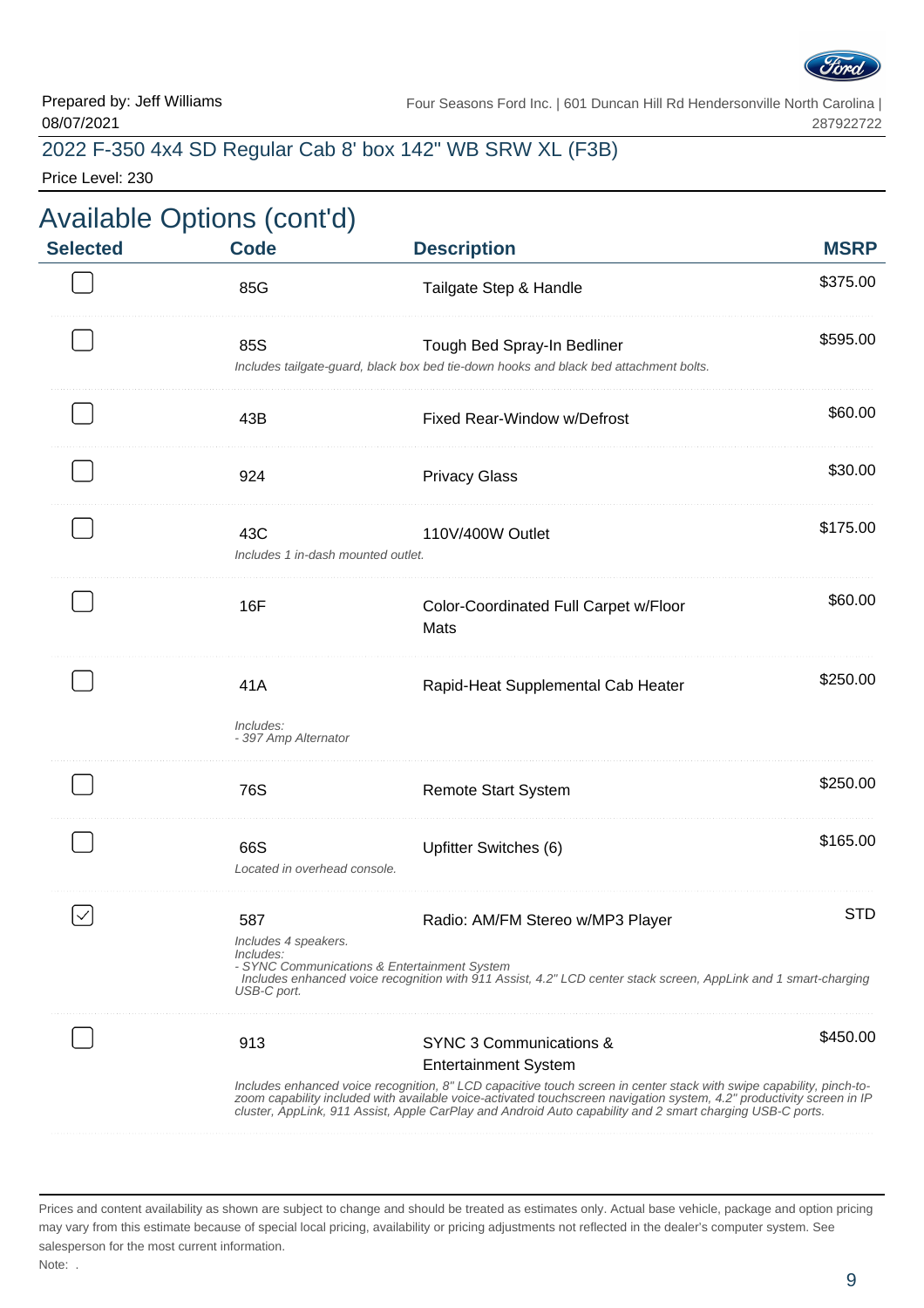

#### 2022 F-350 4x4 SD Regular Cab 8' box 142" WB SRW XL (F3B)

Price Level: 230

#### Available Options (cont'd) **Selected Code Description MSRP** 39S SiriusXM Radio \$185.00 Includes a 3-month prepaid subscription and 1 I/P mounted center speaker. Service is not available in Alaska and Hawaii. SiriusXM audio and data services each require a subscription sold separately, or as a package, by SiriusXM Radio Inc. If you decide to continue service after your trial, the subscription plan you choose will automatically renew thereafter and you will be charged according to your chosen payment method at then-current rates. Fees and taxes apply. To cancel you must call SiriusXM at 1-866-635-2349. See SiriusXM Customer Agreement for complete terms at www.siriusxm.com. All fees and programming subject to change. SiriusXM and all related marks and logos are trademarks of SiriusXM Radio Inc. \$575.00 62X Aluminum Crossbed Toolbox (Pre-Installed) Defender Series by Weather Guard. \$790.00 62Y Premium Aluminum Crossbed Toolbox (Pre-Installed) Model #127-0-02 by Weather Guard. \$695.00 52R Stowable Loading Ramps (Pre-Installed) Requires second unit body. \$675.00 91S **Amber 360 Degree LED Warn Strobes** (Pre-Installed) Includes dual beacon. . . . . . . . . . . . . . . . \$725.00 91G **Amber-Wht 360 Deg LED Warn** Strobes (Pre-Installed) Includes dual beacon. \$130.00 87H Black Molded Hood Deflector (Pre-Installed) . . . . . . . . . . . . . . . . . 85L Drop-In Bedliner (Pre-Installed) \$350.00 . . . . . . . . . . . . . . . . \$525.00 21D Soft Folding Tonneau Pickup Box Cover (Pre-Installed)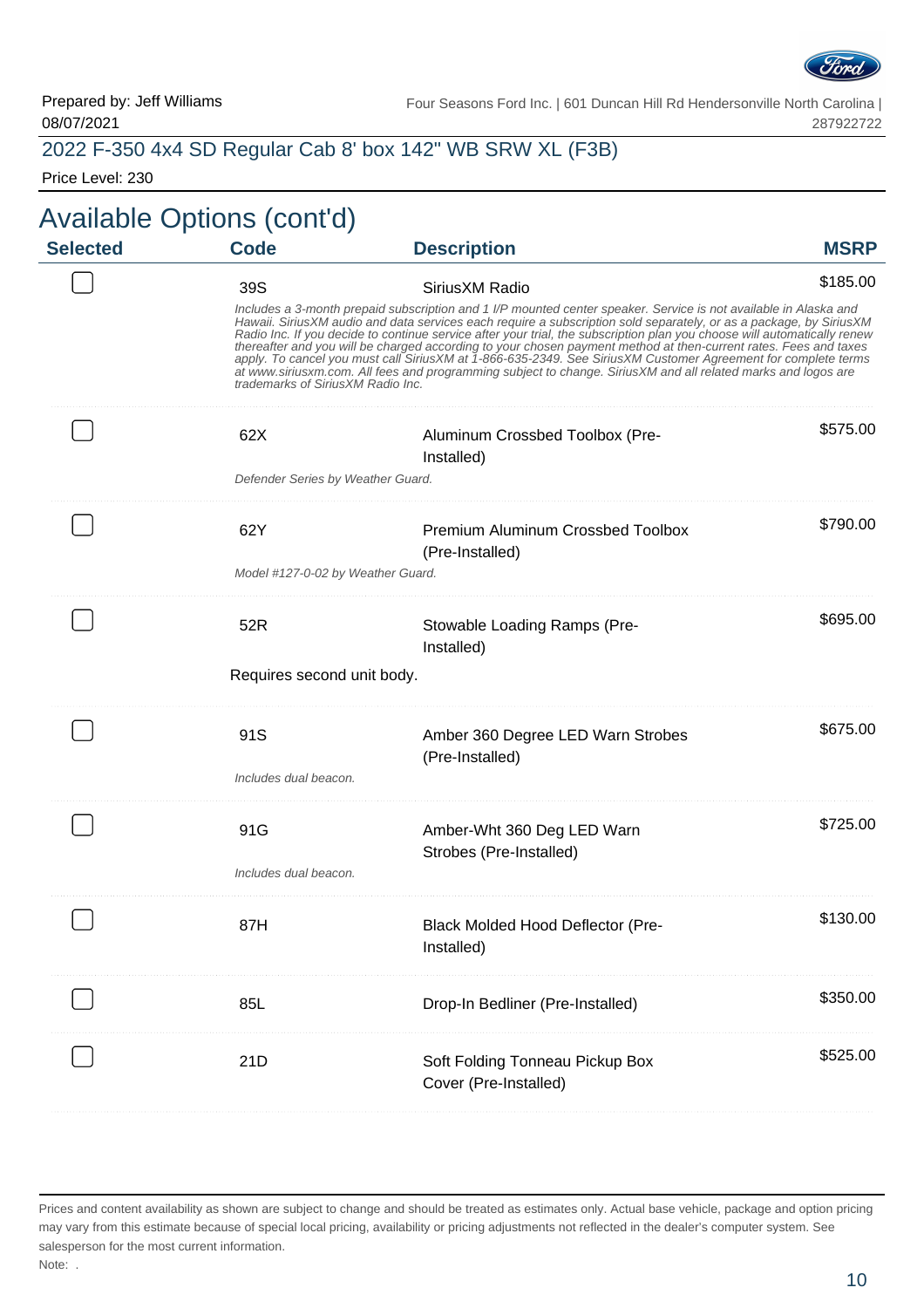

\$995.00

\$1,695.00

\$325.00

\$130.00

. . . . . . . . . . . . . . . . .

. . . . . . . . . . . . . . . .

. . . . . . . . . . . . . .

N/C

Four Seasons Ford Inc. | 601 Duncan Hill Rd Hendersonville North Carolina | 287922722

#### 2022 F-350 4x4 SD Regular Cab 8' box 142" WB SRW XL (F3B)

Price Level: 230

# Available Options (cont'd) **Selected Code Description MSRP** 21E **Hard Folding Tonneau Pickup Box** Cover (Pre-Installed) 21J Retractable Tonneau Pickup Box Cover (Pre-Installed) 61L Front Wheel Well Liners (Pre-Installed) \$180.00 61M Rear Wheel Well Liners (Pre-Installed) \$180.00 61N Front & Rear Wheel Well Liners (Pre-Installed) 87B Bed Step \$325.00 85M Bed Mat (Pre-Installed) \$150.00 61S Front Splash Guards/Mud Flaps (Pre-Installed) 62S Rear Splash Guards/Mud Flaps (Pre-Installed)

|     | n                                       |            |
|-----|-----------------------------------------|------------|
| 76C | Exterior Backup Alarm (Pre-Installed)   | \$140.00   |
| 15J | Gooseneck Hitch Kit (Pre-Installed)     | \$250.00   |
| 15L | 19K 5th Wheel Hitch Kit (Pre-Installed) | \$1,095.00 |
| 79V | <b>COV Required</b>                     | N/A        |
|     | <b>Priced DORA</b>                      | N/C        |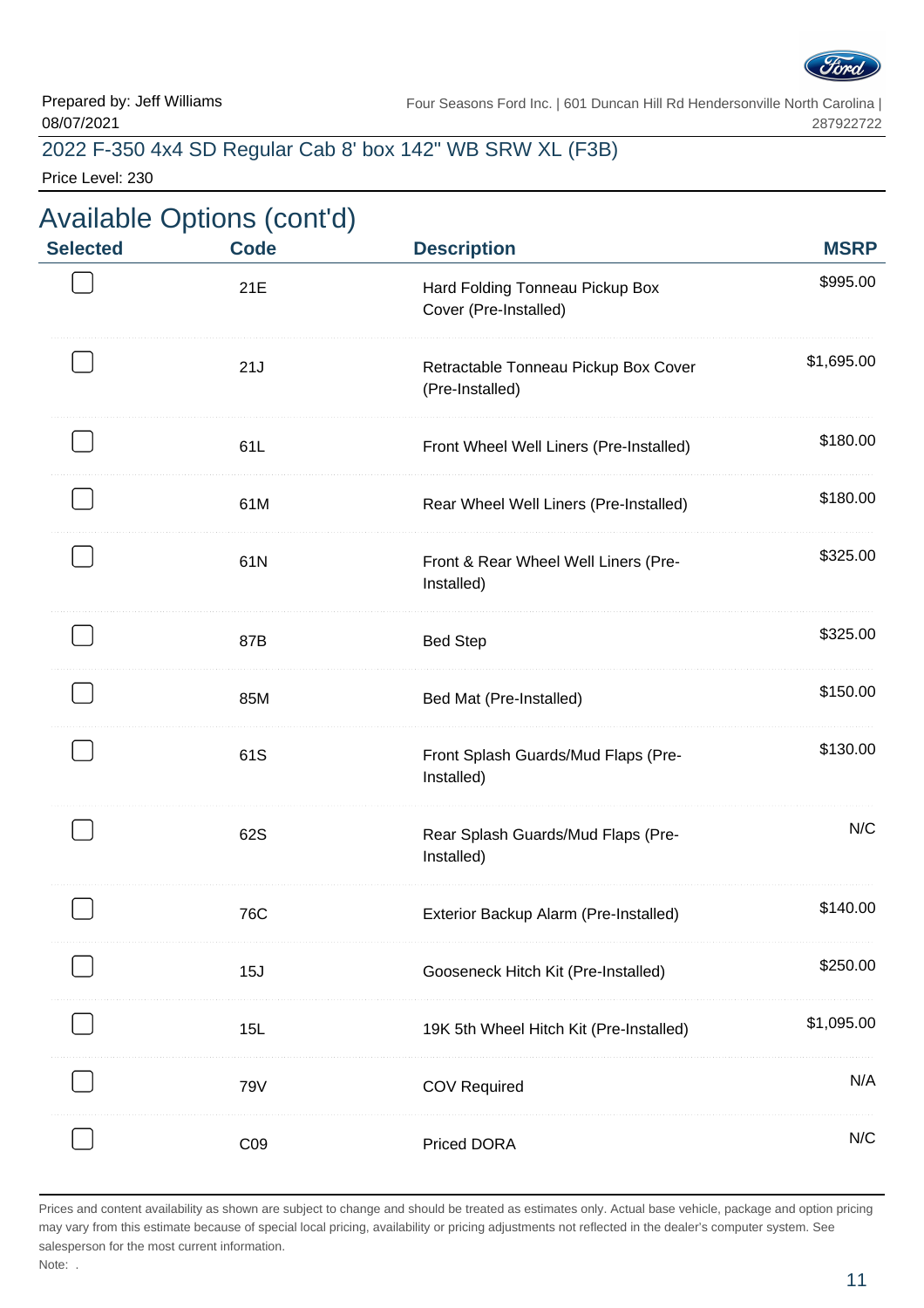

## 2022 F-350 4x4 SD Regular Cab 8' box 142" WB SRW XL (F3B)

Price Level: 230

| <b>Selected</b>      | <b>Available Options (cont'd)</b><br><b>Code</b>                | <b>Description</b>                                                                                           | <b>MSRP</b> |
|----------------------|-----------------------------------------------------------------|--------------------------------------------------------------------------------------------------------------|-------------|
| <b>Fleet Options</b> |                                                                 |                                                                                                              |             |
|                      | 17F<br>Requires valid FIN code.                                 | XL Decor Group (LPO)                                                                                         | \$220.00    |
|                      | Includes:<br>- Chrome Front Bumper<br>- Chrome Rear Step Bumper | - Bright Chrome Hub Covers & Center Ornaments                                                                |             |
|                      | 525                                                             | <b>Steering Wheel-Mounted Cruise</b><br>Control (LPO)                                                        | \$235.00    |
|                      | Requires valid FIN code.                                        |                                                                                                              |             |
|                      | 942                                                             | Daytime Running Lamps (DRL) (LPO)                                                                            | \$45.00     |
|                      | Requires valid FIN code.<br>cluster controllable                | The non-controllable 942 Daytime Running Lamps (DRL) replace the standard Daytime Running Lamps (DRL) on/off |             |
|                      | 51X                                                             | Spare Wheel & Tire Delete (LPO)                                                                              | $-$ \$85.00 |
|                      | Requires valid FIN code.                                        | Also deletes jack and frame-mounted carrier.                                                                 |             |
|                      | 926                                                             | Speed Limitation - 65-MPH Governed<br>Top Speed (LPO)                                                        | \$80.00     |
|                      | Requires valid FIN code.                                        |                                                                                                              |             |
|                      | 927                                                             | Speed Limitation - 75-MPH Governed<br>Top Speed (LPO)                                                        | \$80.00     |
|                      | Requires valid FIN code.                                        |                                                                                                              |             |
|                      | 18L<br>Requires valid FIN code.                                 | Individual TPMS Delete (LPO)                                                                                 | N/C         |

Prices and content availability as shown are subject to change and should be treated as estimates only. Actual base vehicle, package and option pricing may vary from this estimate because of special local pricing, availability or pricing adjustments not reflected in the dealer's computer system. See salesperson for the most current information. Note: .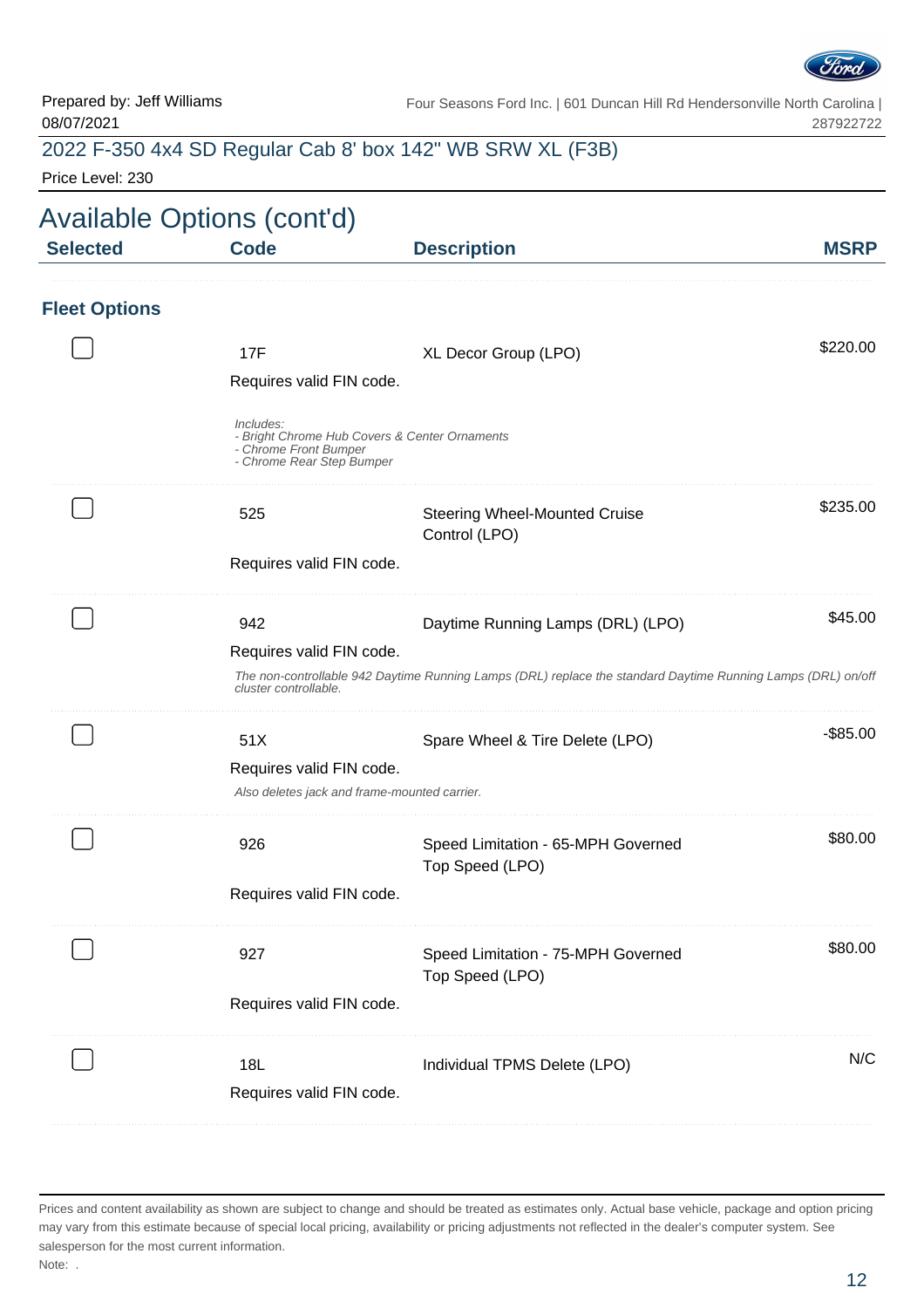

#### 2022 F-350 4x4 SD Regular Cab 8' box 142" WB SRW XL (F3B)

Price Level: 230

# Available Options (cont'd)

| <b>Selected</b> | <b>Code</b>                     | <b>Description</b>                                        | <b>MSRP</b> |
|-----------------|---------------------------------|-----------------------------------------------------------|-------------|
|                 | 18A<br>Requires valid FIN code. | Upfitter Interface Module (LPO)                           | \$295.00    |
|                 | D <sub>9E</sub>                 | <b>Built: Kentucky Truck Plant</b>                        | N/C         |
|                 | 311                             | Ship Thru: Dejana                                         | \$0.00      |
|                 | 31S                             | Ship-Thru: Reading Equipment &<br><b>Distribution LLC</b> | N/C         |
|                 | 31A                             | Ship-Thru: Altec                                          | N/C         |
|                 | 31V                             | Ship-Thru: Knapheide Truck Equipment                      | \$0.00      |
|                 | 31C                             | Ship-Thru: Zoresco Equipment                              | \$0.00      |
|                 | 31E                             | Ship-Thru: L&Z Co.                                        | \$0.00      |
|                 | 31L                             | Ship-Thru: Auto Truck                                     | N/C         |
|                 | 31M                             | Ship-Thru: Manning Truck Equipment                        | N/C         |
|                 | 31N                             | Ship-Thru: Monroe Truck Equipment                         | N/C         |
|                 | 31G                             | Ship-Thru: NBC Truck Equipment                            | \$0.00      |
|                 | 313                             | Ship-Thru: National Fleet Services                        | \$0.00      |
|                 | 31B                             | Ship-Thru: Reading Equipment                              | \$0.00      |
|                 | 31P                             | Ship-Thru: Roush Industries                               | \$0.00      |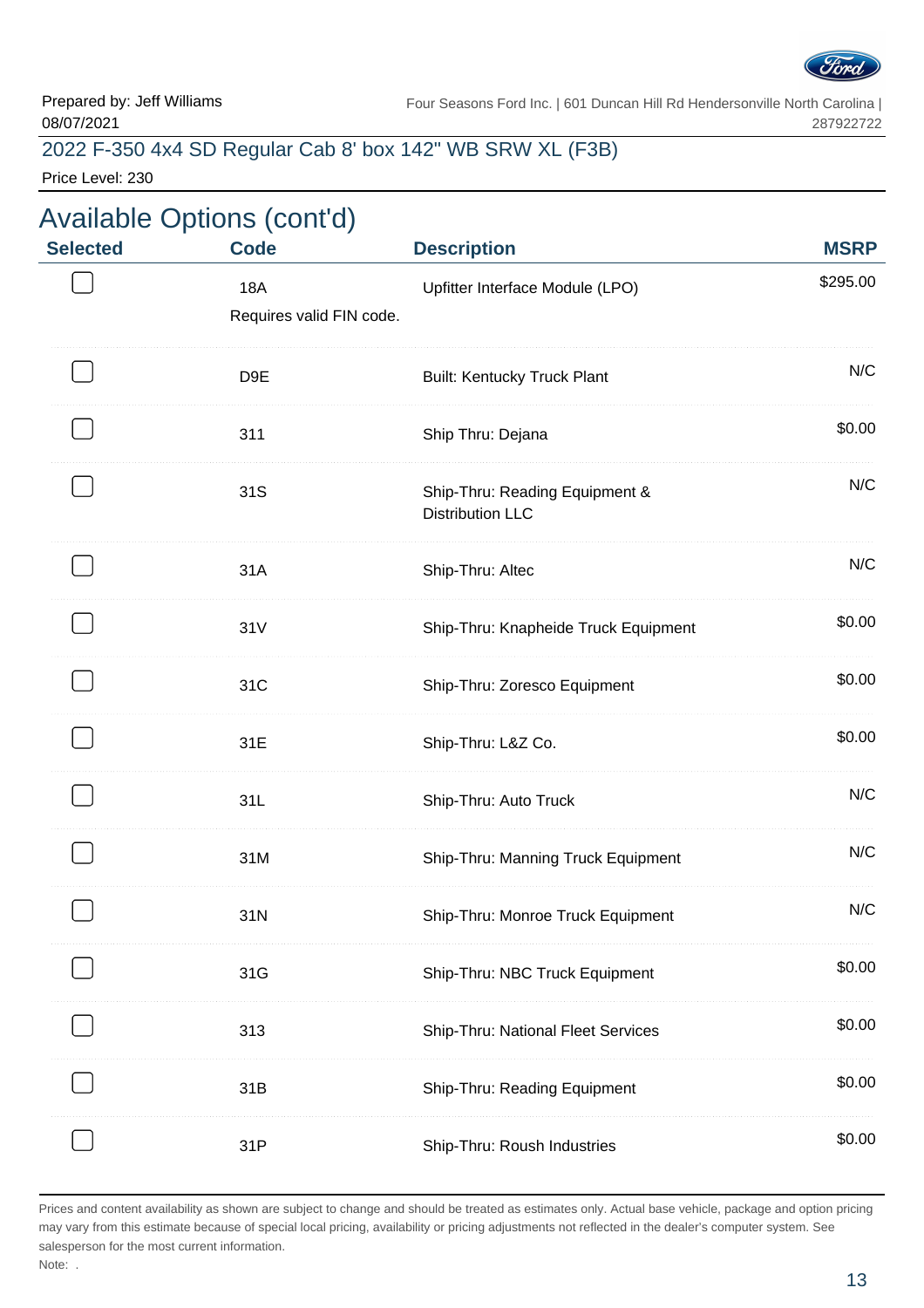

# 2022 F-350 4x4 SD Regular Cab 8' box 142" WB SRW XL (F3B)

Price Level: 230

| <b>Selected</b> | <b>Available Options (cont'd)</b><br><b>Code</b> | <b>Description</b>                                                      | <b>MSRP</b> |
|-----------------|--------------------------------------------------|-------------------------------------------------------------------------|-------------|
|                 | 31F                                              | Ship-Thru: Venchurs Vehicle System                                      | \$0.00      |
|                 | 31W                                              | Ship-Thru: Knapheide - IN                                               | N/C         |
|                 | 316                                              | Ship-Thru: Westport Dallas Inc                                          | \$0.00      |
|                 | 314                                              | Ship-Thru: Reading Equipment &<br><b>Distribution</b>                   | \$0.00      |
|                 | 319                                              | Ship-Thru: KC Truck Systems Inc.                                        | \$0.00      |
|                 | 315                                              | Ship-Thru: Alt Fuel Innovations, LLC<br>(AFI)                           | \$0.00      |
|                 | 31U                                              | Ship-Thru: General Truck Body                                           | N/C         |
|                 | <b>FLADCR</b>                                    | <b>Fleet Advertising Credit</b>                                         | \$0.00      |
|                 | FINAL <sub>2</sub>                               | Fleet Final Order Date: TBD                                             | N/C         |
|                 | 56M                                              | Ford US National Fleet Incentives Ford<br><b>US National - 05/04/21</b> | \$0.00      |
|                 | L<br>Includes driver's side manual lumbar.       | Vinyl 40/Mini-Console/40 Front Seat<br>(Fleet)                          | \$355.00    |
|                 | 4<br>Includes driver's side manual lumbar.       | Cloth 40/Mini-Console/40 Front Seat<br>(Fleet)                          | \$515.00    |
|                 | 595                                              | Halogen Fog Lamps (Fleet)                                               | \$130.00    |